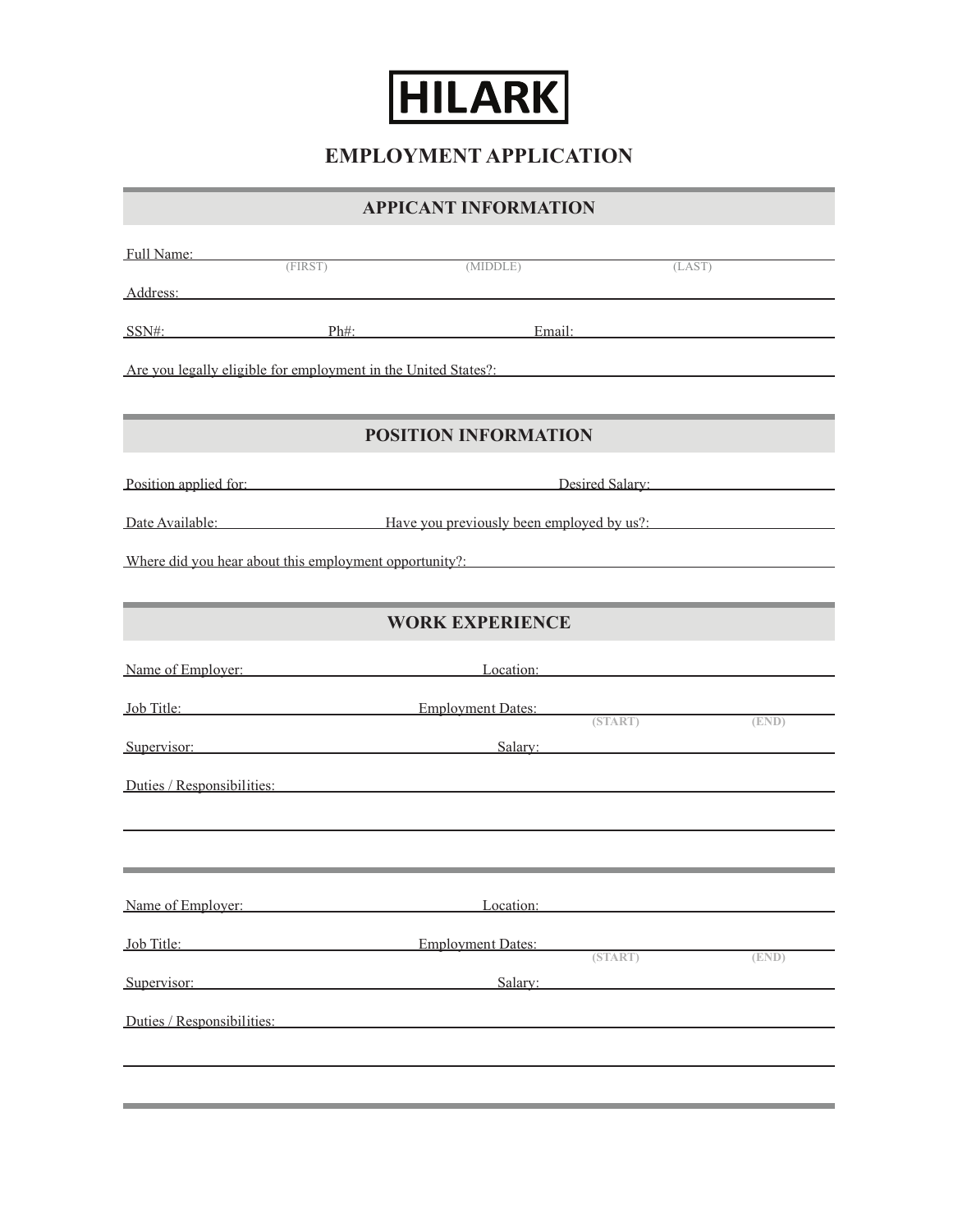| Name of Employer:                                                                                                                                                                                                              | Location:         |       |
|--------------------------------------------------------------------------------------------------------------------------------------------------------------------------------------------------------------------------------|-------------------|-------|
| Job Title: Employment Dates: (START)                                                                                                                                                                                           |                   | (END) |
| Supervisor: Salary: Salary: Salary: Salary: Salary: Salary: Salary: Salary: Salary: Salary: Salary: Salary: Salary: Salary: Salary: Salary: Salary: Salary: Salary: Salary: Salary: Salary: Salary: Salary: Salary: Salary: Sa |                   |       |
| Duties / Responsibilities:                                                                                                                                                                                                     |                   |       |
|                                                                                                                                                                                                                                |                   |       |
| Name of Employer:                                                                                                                                                                                                              | Location:         |       |
| Job Title: Employment Dates:                                                                                                                                                                                                   |                   |       |
| Supervisor: Salary: Salary:                                                                                                                                                                                                    | (START)           | (END) |
| Duties / Responsibilities:                                                                                                                                                                                                     |                   |       |
|                                                                                                                                                                                                                                |                   |       |
|                                                                                                                                                                                                                                |                   |       |
|                                                                                                                                                                                                                                |                   |       |
| Name of Employer: Location: Location:                                                                                                                                                                                          |                   |       |
| Job Title: Employment Dates:                                                                                                                                                                                                   | (START)           | (END) |
| Supervisor: Salary: Salary:                                                                                                                                                                                                    |                   |       |
| Duties / Responsibilities:                                                                                                                                                                                                     |                   |       |
|                                                                                                                                                                                                                                |                   |       |
|                                                                                                                                                                                                                                |                   |       |
|                                                                                                                                                                                                                                |                   |       |
| Name of Employer:                                                                                                                                                                                                              | Location:         |       |
| Job Title: Employment Dates:                                                                                                                                                                                                   | $(START)$ $(END)$ |       |
| Supervisor:                                                                                                                                                                                                                    | Salary: Salary:   |       |
| Duties / Responsibilities:                                                                                                                                                                                                     |                   |       |
|                                                                                                                                                                                                                                |                   |       |
|                                                                                                                                                                                                                                |                   |       |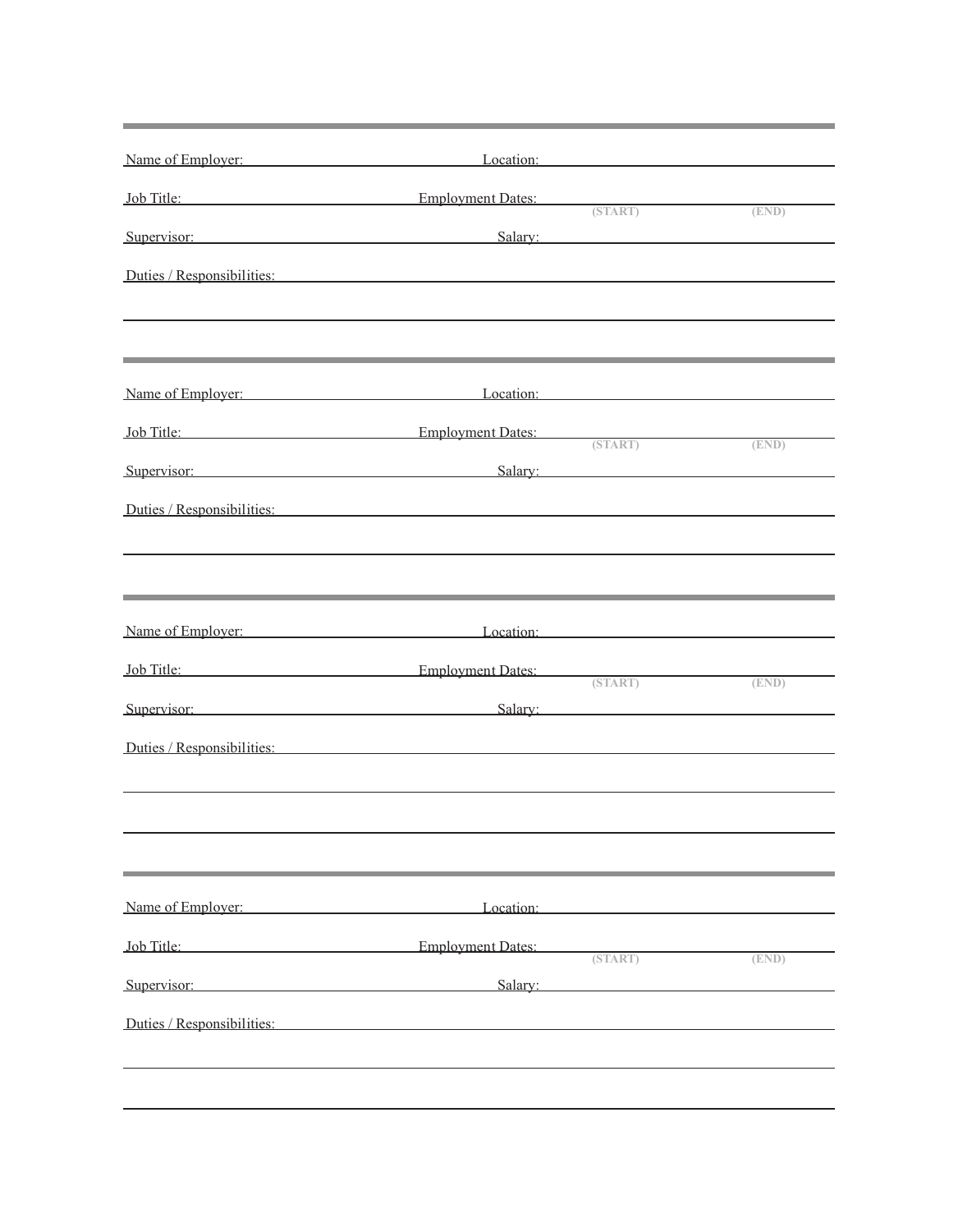## **SKILLS / EDUCATION**

|                                                                                                                      | Degree / Diploma / Certification:<br>(NAME OF INSTITUTION)                                             |  |
|----------------------------------------------------------------------------------------------------------------------|--------------------------------------------------------------------------------------------------------|--|
|                                                                                                                      |                                                                                                        |  |
|                                                                                                                      | Example 1. The Example 1. The Vear Earned or Completed:                                                |  |
| <u> 1989 - Jan Samuel Barbara, marka a shekara ta 1989 - An tsara tsara tsara tsara tsara tsara tsara tsara tsar</u> |                                                                                                        |  |
|                                                                                                                      |                                                                                                        |  |
| Degree / Diploma / Certification: (NAME OF INSTITUTION)                                                              |                                                                                                        |  |
|                                                                                                                      |                                                                                                        |  |
|                                                                                                                      | Example 1. The Contract of Complete Example 1. The Contract of Complete 2. The Contract of Complete 2. |  |
|                                                                                                                      |                                                                                                        |  |
|                                                                                                                      |                                                                                                        |  |
|                                                                                                                      | Please describe any additional or relevant skills pertaining to this position:                         |  |
|                                                                                                                      |                                                                                                        |  |
|                                                                                                                      |                                                                                                        |  |
|                                                                                                                      |                                                                                                        |  |
|                                                                                                                      |                                                                                                        |  |
|                                                                                                                      |                                                                                                        |  |
|                                                                                                                      |                                                                                                        |  |
|                                                                                                                      |                                                                                                        |  |
|                                                                                                                      |                                                                                                        |  |
|                                                                                                                      |                                                                                                        |  |
|                                                                                                                      |                                                                                                        |  |
|                                                                                                                      | PERSONAL INFORMATION                                                                                   |  |
|                                                                                                                      |                                                                                                        |  |
|                                                                                                                      |                                                                                                        |  |
| Drivers License Number:                                                                                              | State Issued:                                                                                          |  |
|                                                                                                                      |                                                                                                        |  |
|                                                                                                                      | List all traffic violations within the past 5 years resulting in a conviction or guilty plea:          |  |
|                                                                                                                      |                                                                                                        |  |
|                                                                                                                      |                                                                                                        |  |
|                                                                                                                      |                                                                                                        |  |
| Previous felony convictions?                                                                                         |                                                                                                        |  |
|                                                                                                                      |                                                                                                        |  |
| If "Yes" please provide $date(s)$ , location(s) and nature of the case:                                              |                                                                                                        |  |
|                                                                                                                      |                                                                                                        |  |
|                                                                                                                      |                                                                                                        |  |
|                                                                                                                      |                                                                                                        |  |
|                                                                                                                      |                                                                                                        |  |
|                                                                                                                      |                                                                                                        |  |